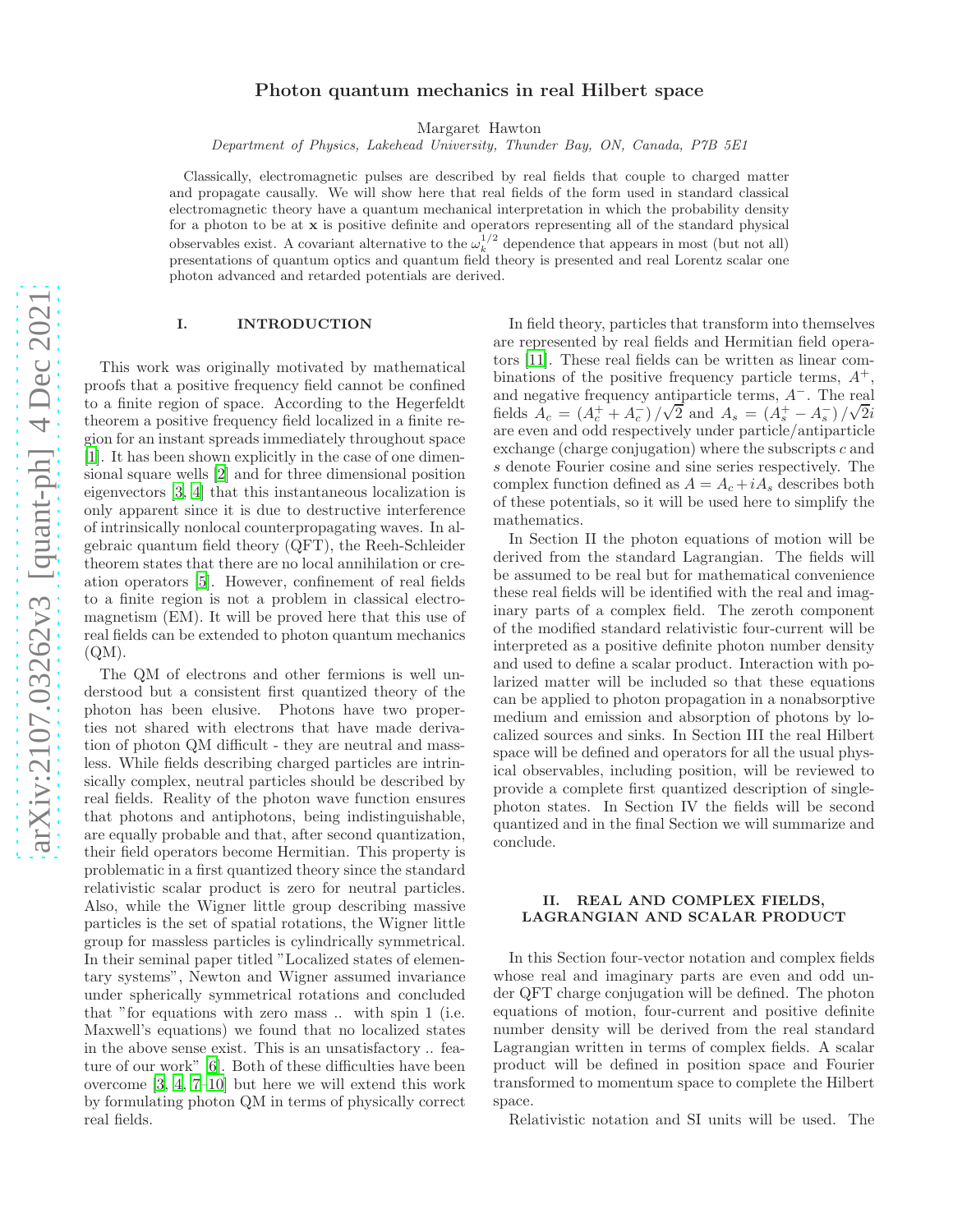contravariant space-time, wave vector and momentum four-vectors are  $x = x^{\mu} = (ct,), k = (\omega_k/c, \mathbf{k})$  and  $p = \hbar k$  where  $kx = \omega_k t - \mathbf{k} \cdot \mathbf{x}$ , the four-gradient is  $\partial =$  $(\partial_{ct}, -\nabla)$ , the four-potential is  $A(t, \mathbf{x}) = A^{\mu} = \left(\frac{\phi}{c}, \mathbf{A}\right)$ or  $a(t, \mathbf{k}) = (a_0, \mathbf{a})$  and  $a_\lambda(\mathbf{k})$  will denote a Lorentz invariant scalar describing a state with definite helicity,  $\lambda$ . The covariant four-vector corresponding to  $U^{\mu} = (U_0, \mathbf{U})$ is  $U_{\mu} = g_{\mu\nu}U^{\nu} = (U_0, -\mathbf{U})$  where  $g_{\mu\nu} = g^{\mu\nu}$  is a  $4 \times 4$ diagonal matrix with diagonal  $(1, -1, -1, -1)$ .

Positive and negative frequency four-potentials describing photons and antiphotons respectively will be defined as

$$
A_r^+(x) = \sqrt{\frac{\hbar}{\epsilon_0}} \int_t \frac{d\mathbf{k}}{(2\pi)^3 \omega_k} a_{rx'}(\mathbf{k}) e^{-ikx}, \qquad (1)
$$

$$
A_{r}^{-}(x) = A_{r}^{+*}(x), \qquad (2)
$$

$$
a_{rx'}\left(\mathbf{k}\right) = a_r\left(\mathbf{k}\right)e^{ikx'}
$$
\n(3)

for  $r = c$  and s where  $a_c(\mathbf{k})$  and  $a_s(\mathbf{k})$  are real,  $x'$  is a shift in the origin of the space-time coordinates, the superscript  $*$  denotes complex conjugation, the subscript  $t$  on the integral denotes evaluation at a fixed time t and  $d\mathbf{k} \equiv d^3k$  is an infinitesimal volume in k-space. The above form was selected because  $\lim_{V\to\infty} \Delta n/V = d\mathbf{k}/(2\pi)^3$  where  $\Delta n$  is the number of states and  $\int d^4k \delta \left(\omega_k^2/c^2 - |\mathbf{k}|^2\right) = \int_t \frac{d\mathbf{k}}{(2\pi)^3 2\omega_k/c}$ . Since kx and  $\int_t \frac{d\mathbf{k}}{(2\pi)^3}$  $\frac{d\mathbf{k}}{(2\pi)^3\omega_k}$  are invariants, if  $A_r(x)$  is a four-vector, then  $a_r(\mathbf{k})$  are four-vectors. The real potentials

$$
A_c(x) = \frac{A_c^+(x) + A_c^-(x)}{\sqrt{2}} = \sqrt{2} \operatorname{Re}(A_c^+) \tag{4}
$$

$$
= \sqrt{\frac{2\hbar}{\epsilon_0}} \int_t \frac{d\mathbf{k}}{(2\pi)^3 \omega_k} a_c(\mathbf{k}) \cos\left[k\left(x - x'\right)\right],\qquad(5)
$$

$$
A_{s}(x) = \frac{A_{s}^{+}(x) - A_{s}^{-}(x)}{\sqrt{2}i} = \sqrt{2} \operatorname{Im}(A_{s}^{+})
$$
(6)

$$
= -\sqrt{\frac{2\hbar}{\epsilon_0}} \int_t \frac{d\mathbf{k}}{(2\pi)^3 \omega_k} a_s(\mathbf{k}) \sin\left[k\left(x - x'\right)\right], \quad (7)
$$

are even and odd respectively under spacetime reflection. The factor  $\sqrt{2}$  normalizes the cosine and sine functions squared whose average over a period is  $\frac{1}{2}$ . For CPT symmetric particles this is equivalent to QFT charge conjugation. The functions  $A_c(x)$  and  $A_s(x)$  are real by definition. The complex four-potential will be defined as

<span id="page-1-2"></span>
$$
A(x) = A_c(x) + iA_s(x).
$$
 (8)

Substitution of [\(5\)](#page-1-0) and [\(7\)](#page-1-1) in [\(8\)](#page-1-2) gives

$$
A(x) = \sqrt{\frac{\hbar}{2\epsilon_0}} \int_t \frac{d\mathbf{k}}{(2\pi)^3 \omega_k} \left[ (a_c(\mathbf{k}) - a_s(\mathbf{k})) e^{ik(x-x')} + (a_c(\mathbf{k}) + a_s(\mathbf{k})) e^{-ik(x-x')} \right]
$$
(9)

which shows that A is positive frequency only if  $a_c = a_s$ . The sines and cosines or the positive and negative frequency plane waves  $e^{-ikx}$  and  $e^{ikx}$  form a basis, but here

we start from the premise that only real fields are physically correct and only odd real fields couple correctly to charged matter. The positive and negative frequency fields are introduced to simplify the mathematics. The complex electric and magnetic fields are  $\mathbf{E} = -\partial_t \mathbf{A} - \nabla \phi$ and  $\mathbf{B} = \nabla \times \mathbf{A}$  and the antisymmetric Faraday tensor is

<span id="page-1-4"></span>
$$
\mathcal{F}^{\mu\nu} = \partial^{\mu} A^{\nu} - \partial^{\nu} A^{\mu} \tag{10}
$$

where  $\mathcal{F}^{00} = \mathcal{F}^{ii} = 0$ ,  $\mathcal{F}^{i0} = -\mathcal{F}^{0i} = E_i/c$ ,  $\mathcal{F}^{ij} = \mathcal{F}^{ii}$  $-\mathcal{F}^{ji} = -\epsilon_{ijk}B_k$  and  $\epsilon_{ijk}$  is the Levi-Civita symbol.

The Lagrangian describing two real fields can be written in complex form provided this field and its complex conjugate are treated as formally independent [\[12](#page-6-9)]. In the presence of a matter four-current density  $J_m^{\nu}$  + c.c, the real Lagrangian density will be written as

$$
\mathcal{L} = \mathcal{L}_{std} + \mathcal{L}_{int} \tag{11}
$$

$$
\mathcal{L}_{std} = \epsilon_0 \left( \mathbf{E} \cdot \mathbf{E}^* - c^2 \mathbf{B} \cdot \mathbf{B}^* \right) \tag{12}
$$

$$
= -\frac{1}{2}\epsilon_0 c^2 \mathcal{F}^{\mu\nu} \mathcal{F}^*_{\mu\nu}
$$
  

$$
\mathcal{L}_{int} = -J_m^{\nu*} A_\nu - J_m^{\nu} A_\nu^*
$$
 (13)

where c is the speed of light,  $\epsilon_0$  is the dielectric permittivity,  $J_m^{\mu} = J_{cm}^{\mu} + iJ_{sm}^{\mu}$  and  $J_m^{\mu} = (\rho_m c, \mathbf{J}_m)$ . The Lagrange equations of motion are then

<span id="page-1-3"></span>
$$
\partial_{\mu} \left[ \frac{\partial \mathcal{L}}{\partial \left( \partial_{\mu} A_{\nu}^{*} \right)} \right] = \frac{\partial \mathcal{L}}{\partial A_{\nu}^{*}} \tag{14}
$$

<span id="page-1-7"></span>where the momentum conjugate to  $A^*$  $\int \limits_{\nu}$  is

$$
\Pi^{\mu\nu} \equiv \frac{\partial \mathcal{L}}{\partial \left(\partial_{\mu} A_{\nu}^{*}\right)} = -\epsilon_{0} c^{2} \mathcal{F}^{\mu\nu}.
$$
 (15)

<span id="page-1-0"></span>Eq. [\(14\)](#page-1-3) then gives

<span id="page-1-5"></span>
$$
\epsilon_0 c^2 \partial_\mu \mathcal{F}^{\mu\nu} = J_m^{\nu},\tag{16}
$$

<span id="page-1-1"></span>that can be written as the Maxwell equations (ME)

$$
\nabla \cdot \mathbf{D} = \rho_m, \quad \nabla \times \mathbf{H} - \partial_t \mathbf{D} = \mathbf{J}_m \tag{17}
$$

where  $\mathbf{D} = \epsilon_0 \mathbf{E}$ ,  $\mathbf{B} = \mu_0 \mathbf{H}$  and  $\mu_0 \epsilon_0 = 1/c^2$ . Substitution of [\(10\)](#page-1-4) in [\(16\)](#page-1-5) gives the wave equation

<span id="page-1-6"></span>
$$
\partial_{\mu}\partial^{\mu}A^{\nu} = \partial^{\nu}\Lambda + \mu_0 J_m^{\nu}
$$
 (18)

where

$$
\partial_{\mu}\partial^{\mu} = \partial_{ct}^{2} - \nabla^{2} \equiv \Box. \tag{19}
$$

The gauge is determined by

$$
\Lambda = \partial_{\mu} A^{\mu}.
$$
 (20)

In the Coulomb gauge  $\nabla \cdot \mathbf{A} = 0$ , so there are no longitudinal modes and the scalar field satisfying  $\nabla^2 \phi = -\rho/\epsilon_0$ responds instantaneously to changes in charge density. Only the transverse modes propagate at the speed of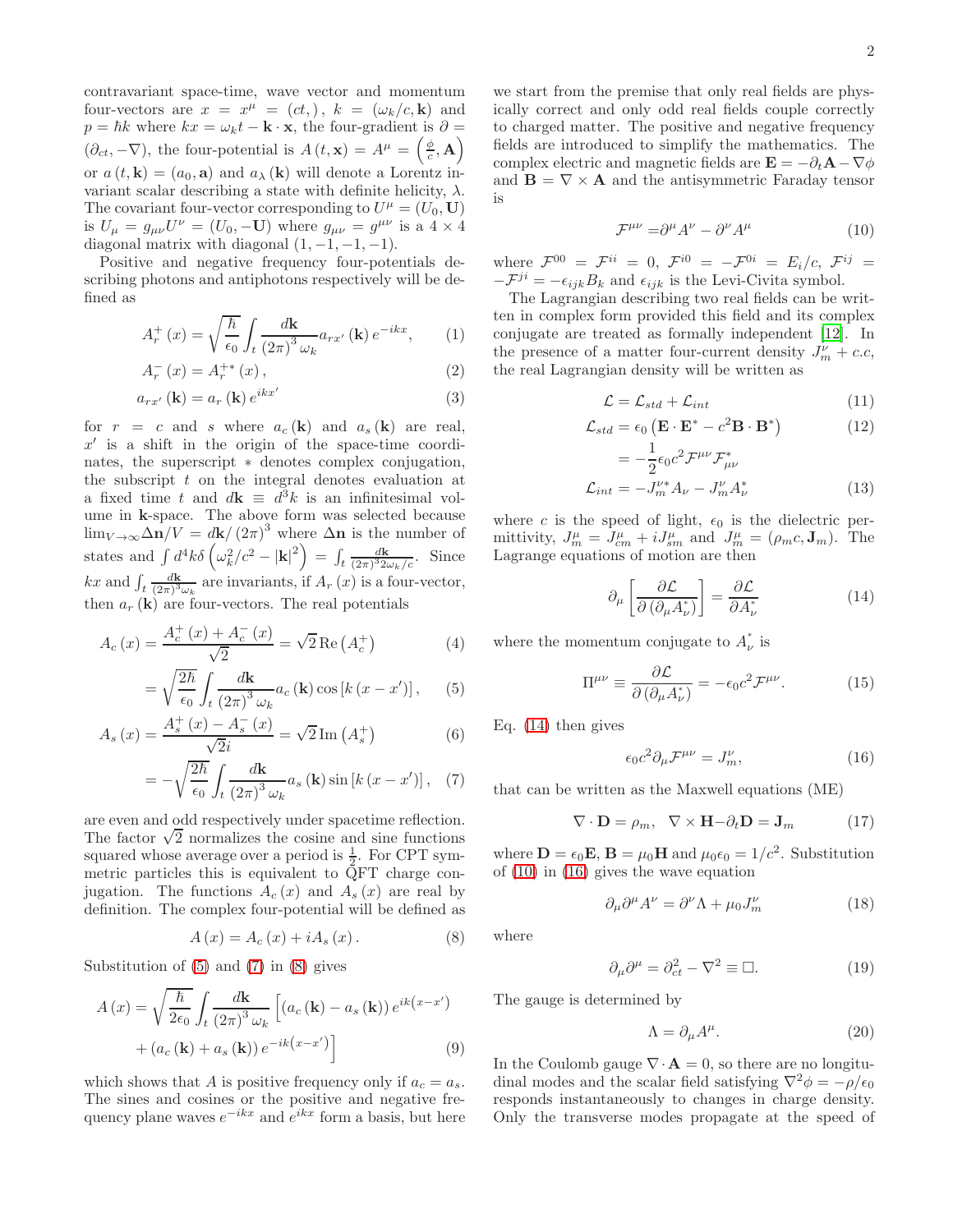light and are second quantized in quantum electrodynamics (QED) to allow creation and annihilation of physical photons. In the Lorenz gauge  $\Lambda = 0$  inserted into [\(18\)](#page-1-6) gives  $\partial_{\mu}\partial^{\mu}A^{\nu} = \mu_0 J_m^{\nu}$ . In this gauge all four components of A describing the scalar, longitudinal and transverse photon modes propagate at the speed of light and are second quantized in QED. Each complex equation in this paragraph is equivalent to two real equations; one for the even potentials and one for the odd potentials.

Using these complex fields a positive definite photon number density and a scalar product can be derived starting with the global phase change  $A \longrightarrow e^{i\alpha} A$ ,  $A^* \longrightarrow$  $e^{-i\alpha}A^*$  that is a symmetry of the free space Lagrangian  $\mathcal{L}_{std}$ . For an infinitesimal change in A,  $\delta A \simeq i\alpha A$  and  $\delta A^* \simeq -i\alpha A^*$  so, using  $\Pi^{\mu\nu} = -\epsilon_0 c^2 \mathcal{F}^{\mu\nu}$ , the Noether four-current density becomes  $J^{\mu}(x) \propto \mathcal{F}^{\mu\nu} A_{\nu} - \mathcal{F}^{\mu\nu} A_{\nu}^*$ . The four-current density  $J^{\mu}(x) \propto \mathcal{F}^{\mu\nu}(x) A_{\nu}(x)$  was first obtained in [\[13\]](#page-6-10) where it was used to derive a Hermitian number density operator.

Based on this expression negative frequency waves make a negative contribution to the number density  $J^0(x)$ . To solve this problem Mostafazadeh and coworkers defined the sign of frequency operator  $\hat{\epsilon}$  as [\[8,](#page-6-11) [9\]](#page-6-12)

$$
\hat{\epsilon} \equiv i \left( -\nabla^2 \right)^{-1/2} \partial_{ct}.
$$
\n(21)

such that, if A satisfies the photon wave equation, then  $\hat{\epsilon}A$  also satisfies the photon wave equation. With

$$
\widetilde{\mathcal{F}}^{\mu\nu} \equiv \widehat{\epsilon} \mathcal{F}^{\mu\nu} \tag{22}
$$

it can be verified by substitution that

<span id="page-2-0"></span>
$$
J^{\mu}(x) = \frac{\epsilon_0 c^2}{2\hbar} \widetilde{\mathcal{F}}^{\mu\nu*} A_{\nu} + c.c.
$$
 (23)

satisfies a continuity equation in the homogenous case  $J_m = 0$  and that  $J^0(x)$  is positive definite for both positive and negative frequency fields. The mathematics of the operator  $\hat{\epsilon}$  is discussed in [\[8](#page-6-11), [9\]](#page-6-12). The operator  $(-\nabla^2)^{-1/2}$  just extracts a factor  $|\mathbf{k}|^{-1/2}$  from the plane wave  $e^{-i\epsilon kx}$ , while  $i\partial^{\mu}e^{-i\epsilon k^{\nu}x_{\nu}} = \epsilon k^{\mu}e^{-i\epsilon k^{\nu}x_{\nu}}$  so that the operator  $\hat{\epsilon}$  extracts the sign of frequency,  $\epsilon$ . Thus  $\hat{\epsilon}\partial^{\mu}\cos(kx) = k^{\mu}\cos(kx)$  and  $\hat{\epsilon}\partial^{\mu}\sin(kx) = k^{\mu}\sin(kx)$ gives

<span id="page-2-1"></span>
$$
J^{\mu}(x) = \frac{\epsilon_0 c^2}{\hbar} \left( \widetilde{\mathcal{F}}_c^{\mu\nu} A_{c\nu} + \widetilde{\mathcal{F}}_s^{\mu\nu} A_{s\nu} \right) \tag{24}
$$

where  $\widetilde{\mathcal{F}}^{\mu\nu}_{\varepsilon}$  and  $\widetilde{\mathcal{F}}^{\mu\nu}_{s}$  are, respectively, cosine and sine series. If  $J_m = 0$ , J satisfies a continuity equation and the spatial integral of the number density  $J^0(x)$  is conserved.

The four-current  $(23)$  or  $(24)$  is not gauge invariant due to its dependence on A. In the Coulomb gauge only transverse waves propagate, while in the Lorenz gauge longitudinal and transverse photons exist, but their contributions to the scalar product cancel in free space [\[4\]](#page-6-3). With the mutually orthogonal polarization unit vectors  $e^{\mu}$  defined such that 0 is time-like, 1 and 2 are transverse

and 3 is longitudinal,  $e_0 = n^{\mu} = (1, 0, 0, 0), e_3(k) =$  $\mathbf{e_k} = \mathbf{k} / |\mathbf{k}|$  and the definite helicity transverse unit vectors are

$$
\mathbf{e}_{\lambda} = \frac{1}{\sqrt{2}} \left( \mathbf{e}_{\theta} + i \lambda \mathbf{e}_{\phi} \right) \tag{25}
$$

for  $\lambda = \pm 1$  where  $\mathbf{e}_{\theta}$ ,  $\mathbf{e}_{\phi}$  and  $\mathbf{e}_{\mathbf{k}}$  are **k**-space spherical polar unit vectors on the *t*-hyperplane. Since  $e^{\mu}$  is a four-vector its coefficient in any expression for  $a^{\mu}$  should be a Lorentz invariant scalar. Writing  $\widetilde{\mathcal{F}}^{0\nu}$  as an electric field divided by  $c$  and including only transverse photons with helicity  $\lambda = \pm 1$ , the scalar product at a fixed time t will be defined as

<span id="page-2-3"></span>
$$
(A_1, A_2)_t = \frac{\epsilon_0}{\hbar} \sum_{\lambda = \pm 1} \int_t d\mathbf{x} \widetilde{\mathbf{E}}_{1\lambda}^*(x) \cdot \mathbf{A}_{2\lambda}(x) \qquad (26)
$$

where the transverse  $\lambda = \pm 1$  components of the potentials [\(8\)](#page-1-2), [\(5\)](#page-1-0) and [\(7\)](#page-1-1) and their dual fields are

$$
\mathbf{A}_{\lambda}\left(x\right) = \mathbf{A}_{c\lambda}\left(x\right) + i\mathbf{A}_{s\lambda}\left(x\right),\tag{27}
$$

$$
\mathbf{A}_{c\lambda}(x) = \sqrt{\frac{2\hbar}{\epsilon_0}} \int_t \frac{d\mathbf{k}}{(2\pi)^3 \omega_k} \mathbf{a}_{c\lambda}(\mathbf{k}) \cos\left[k\left(x - x'\right)\right], (28)
$$

$$
\mathbf{A}_{s\lambda}(x) = -\sqrt{\frac{2\hbar}{\epsilon_0}} \int_t \frac{d\mathbf{k}}{(2\pi)^3 \omega_k} \mathbf{a}_{s\lambda}(\mathbf{k}) \sin\left[k\left(x - x'\right)\right],
$$

<span id="page-2-2"></span>
$$
(29)
$$

$$
\widetilde{\mathbf{E}}_{r\lambda}(x) = \widehat{\epsilon}\mathbf{E}_{r\lambda}(x) = -\widehat{\epsilon}\partial_t\mathbf{A}_{r\lambda}(x). \tag{30}
$$

In these expressions

$$
\mathbf{a}_{rx'\lambda}(\mathbf{k}) \equiv a_{rx'\lambda}(\mathbf{k}) \,\mathbf{e}_{\lambda}(\mathbf{k})\,,\,\, a_{rx'\lambda}(\mathbf{k}) = a_{r\lambda}(\mathbf{k})\,e^{ikx'}\tag{31}
$$

where  $a_{r\lambda}$  (k) is a Lorentz invariant scalar. Differentation of

<span id="page-2-6"></span>
$$
\mathbf{A}_{r\lambda}^{+}\left(x\right) = \sqrt{\frac{\hbar}{\epsilon_0}} \int_{t} \frac{d\mathbf{k}}{\left(2\pi\right)^3 \omega_k} \mathbf{a}_{rx'\lambda}\left(\mathbf{k}\right) e^{-ikx} \tag{32}
$$

gives the positive frequency dual electric fields

<span id="page-2-5"></span>
$$
\widetilde{\mathbf{E}}_{r\lambda}^{+}(x) = \sqrt{\frac{\hbar}{\epsilon_0}} \int_{t} \frac{d\mathbf{k}}{(2\pi)^3} \mathbf{a}_{rx'\lambda}(\mathbf{k}) e^{-ikx}.
$$
 (33)

As in [\(4\)](#page-1-7) to [\(7\)](#page-1-1)  $\mathbf{A}_{c\lambda} = \sqrt{2} \operatorname{Re} \mathbf{A}_{c\lambda}^+, \mathbf{A}_{s\lambda} = \sqrt{2} \operatorname{Im} \mathbf{A}_{s\lambda}^+,$  $\widetilde{\mathbf{E}}_{c\lambda} = \sqrt{2} \operatorname{Re} \widetilde{\mathbf{E}}_{c\lambda}^+$  and  $\widetilde{\mathbf{E}}_{s\lambda} = \sqrt{2} \operatorname{Im} \widetilde{\mathbf{E}}_{s\lambda}^+$ . Substitution of [\(27\)](#page-2-2) gives the scalar product [\(26\)](#page-2-3) in terms of its real even and odd components as

<span id="page-2-4"></span>
$$
(A_1, A_2)_t = \frac{\epsilon_0}{\hbar} \sum_{\lambda = \pm 1} \int_t d\mathbf{x} \left[ \widetilde{\mathbf{E}}_{1c\lambda} (x) \cdot \mathbf{A}_{2c\lambda} (x) + \widetilde{\mathbf{E}}_{1s\lambda} (x) \cdot \mathbf{A}_{2s\lambda} (x) \right].
$$
 (34)

Bra-ket notation will be defined as in Schrödinger QM so that [\(34\)](#page-2-4) can be written as

<span id="page-2-7"></span>
$$
(A_1, A_2)_t = \frac{\epsilon_0}{\hbar} \sum_{\lambda = \pm 1} \left[ \left\langle \widetilde{\mathbf{E}}_{1c\lambda} \cdot \mathbf{A}_{2c\lambda} \right\rangle + \left\langle \widetilde{\mathbf{E}}_{1s\lambda} \cdot \mathbf{A}_{2s\lambda} \right\rangle \right]
$$
(35)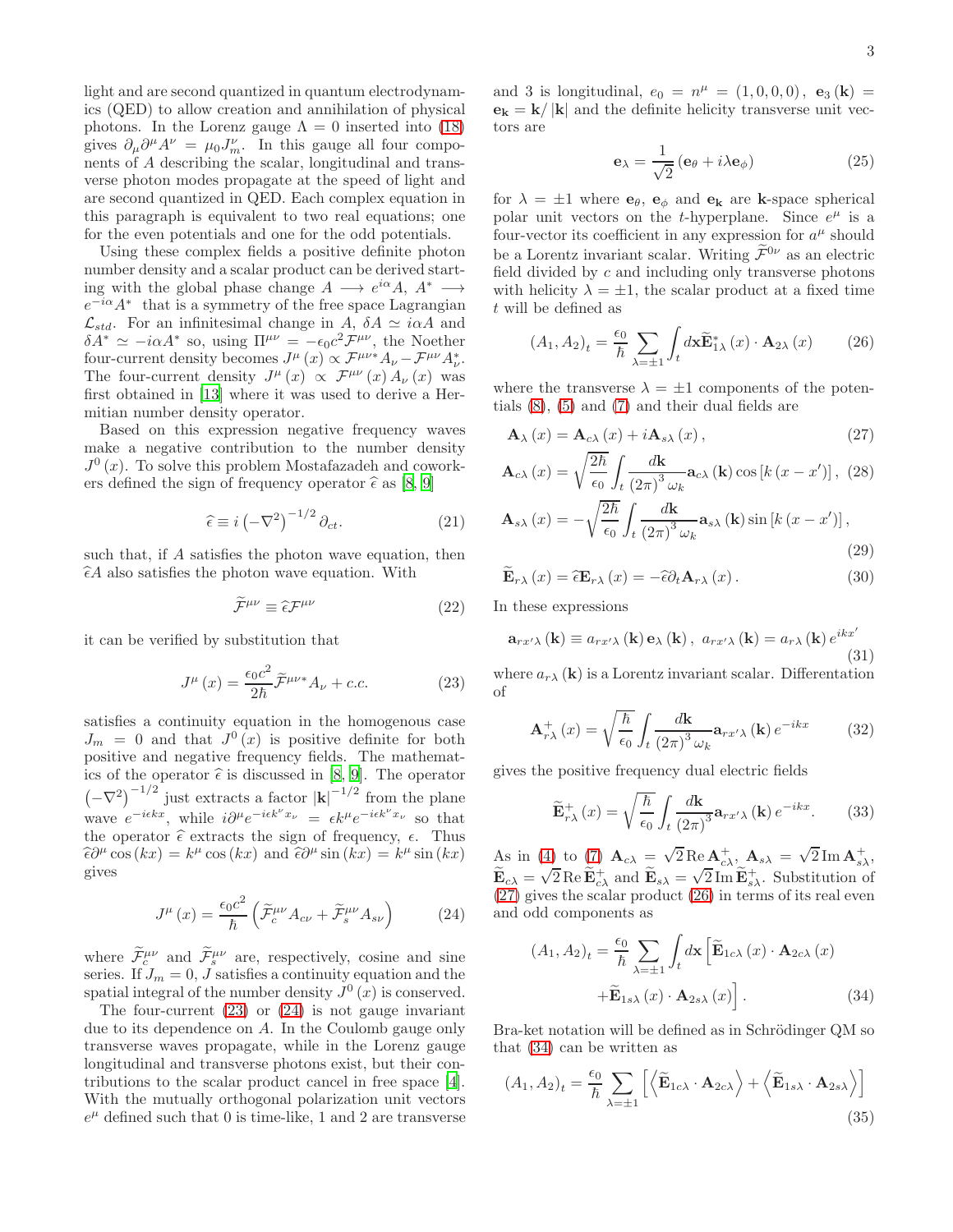where

$$
\left\langle \widetilde{\mathbf{E}}_{1r\lambda} \cdot \mathbf{A}_{2r\lambda} \right\rangle = \sum_{j=1}^{3} \left\langle \widetilde{E}_{1r\lambda j} | A_{2c\lambda j} \right\rangle
$$
(36)  

$$
= \int d\mathbf{x} \widetilde{\mathbf{E}}_{1r\lambda} (x) \cdot \mathbf{A}_{2r\lambda} (x)
$$

$$
= \int \frac{d\mathbf{k}}{(2\pi)^3} a_{1r\lambda} (\mathbf{k}) \frac{a_{2r\lambda} (\mathbf{k})}{\omega_k} e^{ik(x_1 - x_2)}.
$$

Equality of these last two expressions is an expression of the Parseval-Plancherel identity. By inspection of [\(33\)](#page-2-5) and [\(32\)](#page-2-6),  $\mathbf{a}_{rx'}\lambda(\mathbf{k})$  are Fourier transforms of  $\sqrt{\frac{\epsilon_0}{\hbar}}\widetilde{\mathbf{E}}^+_{r\lambda}(x)$  while  $\mathbf{a}_{rx'\lambda}$  (k)  $/\omega_k$  are Fourier transforms of  $\sqrt{\frac{\epsilon_0}{\hbar}}\mathbf{A}_{r\lambda}^+(x)$ . Explicitly, in k-space, the scalar product is

$$
(A_1, A_2)_t = \sum_{\lambda = \pm 1} \int_t \frac{d\mathbf{k}}{(2\pi)^3 \omega_k} \left[ a_{1c\lambda} (\mathbf{k}) a_{2c\lambda} (\mathbf{k}) \right. \left. + a_{1s\lambda} (\mathbf{k}) a_{2s\lambda} (\mathbf{k}) \right] e^{ik(x_1 - x_2)}.
$$
\n(37)

If  $A_2 = A_1$  the scalar product  $(A_1, A_2)_t$  reduces to the spatial integral of number density  $J^0(t, \mathbf{x})$ . Only free transverse photons are counted. In the presence of sources and sinks this photon number is not conserved. The sine and cosine series are orthogonal.

Inspection of [\(35\)](#page-2-7) and [\(36\)](#page-3-0) shows that these expressions for the scalar product involve both the potential and the electric field rather than a single function. QM based on scalar products of this form can be described within the formalism of biorthogonal QM [\[3](#page-6-2), [14](#page-6-13)]. "Bi" refers to the use of a basis and its dual, while orthogonality refers the fact that the scalar product is zero if the basis states are distinct. This will be discussed in the next Section. The relationship between the notation used here and that in [\[4\]](#page-6-3) is that here  $a(\mathbf{k})$  is a Fourier transform while in [\[4](#page-6-3)]  $c(\mathbf{k})$  is the probability amplitude for a covariantly normalized plane wave.

### III. HILBERT SPACE AND OBSERVABLES

In this Section the Hilbert space and the momentum, position and angular momentum operators and their eigenvectors are defined. Covariant normalization that leads to expressions of the classical form is used. The probability amplitude to find a photon at x on the thyperplane is calculated and it is verified that the Born rule is satisfied. The even and odd fields describing a physical state are assumed to be independent but the momentum and position eigenvectors are bases that allow for both possibilities.

The real Hilbert space is the vector space of all  $A_c$  and  $A<sub>s</sub>$  and their derivatives with the scalar product [\(35\)](#page-2-7). Momentum is an observable. It can be verified by substitution in [\(37\)](#page-3-1) that the plane waves with definite momentum  $\hbar \mathbf{k}'$  defined covariantly as

<span id="page-3-2"></span>
$$
\mathbf{a}_{r\mathbf{k}'\lambda'}\left(\mathbf{k}\right) = \left(2\pi\right)^3 \omega_k \delta\left(\mathbf{k} - \mathbf{k'}\right) \mathbf{e}_{\lambda'}\left(\mathbf{k'}\right) \tag{38}
$$

<span id="page-3-0"></span>with  $\omega_k = c |\mathbf{k}|$  and  $r = c$  and s are biorthogonal in the sense that

$$
(A_{\mathbf{k}\lambda}, A_{\mathbf{k}'\lambda'}) = \delta_{\lambda\lambda'} (2\pi)^3 \,\omega_k \delta\left(\mathbf{k} - \mathbf{k}'\right). \tag{39}
$$

This normalization of the plane wave basis is invariant as can be seen from  $\int \frac{d\mathbf{k}}{\omega_k} \omega_k \delta\left(\mathbf{k} - \mathbf{k}'\right) = 1$ . In position space in the Heisenberg picture (HP)

<span id="page-3-3"></span>
$$
\mathbf{A}_{\mathbf{k}\lambda}\left(\mathbf{x},t\right) = \sqrt{\frac{\hbar}{\epsilon_0}}e^{-ikx}\mathbf{e}_{\lambda}\left(\mathbf{k}\right) \tag{40}
$$

where  $a_c = a_s$  so its real and imaginary parts are cosine and sine plane waves. This contrasts with A describing a physical state in which the cosine and sine terms should be independent real solutions to the wave equation. In a general physical state A the probability amplitude for wave vector **k** is

$$
(A_{\mathbf{k}\lambda}, A_r) = a_{r\lambda}(\mathbf{k})\tag{41}
$$

<span id="page-3-1"></span>If  $\omega_k$  is replaced with  $\omega_k^{1/2}$  $\int_{k}^{1/2}$  in [\(38\)](#page-3-2) the noncovariant Newton-Wigner [\[6\]](#page-6-5) normalization,  $(A_{\mathbf{k}\lambda}, A_{\mathbf{k}'\lambda'})_{NW}$  =  $\delta_{\lambda\lambda'}(2\pi)^3 \delta(\mathbf{k}-\mathbf{k}')$ , is obtained. The position space plane waves [\(40\)](#page-3-3) are eigenvectors of the four-momentum operator

$$
\widehat{P} = (\widehat{p}_0, \widehat{\mathbf{p}}) = \hbar \left( \sqrt{-\nabla^2}, -i\widehat{\epsilon}\nabla \right)
$$
(42)

In k-space the four momentum operator is  $\hat{P}$  =  $\hbar(\omega_k/c, \mathbf{k})$ . In either case the four-momentum eigenvalues are

$$
P = \hbar \left( \omega_k / c, \mathbf{k} \right). \tag{43}
$$

The Hamiltonian operator

$$
\widehat{H} = \hbar c \sqrt{-\nabla^2} \tag{44}
$$

generates unitary transformations according to the Schrödinger equation

$$
i\hbar \widehat{\epsilon}\partial_t A(t) = \widehat{H}A(t). \tag{45}
$$

Position is also an observable. The Fourier transform of the localized state  $\delta(\mathbf{x} - \mathbf{x}')$  is the plane wave  $\exp\left(i\mathbf{k}\cdot\mathbf{x}'\right)$  so the photon position eigenvectors in the HP should be of the form

<span id="page-3-4"></span>
$$
\mathbf{a}_{rx'\lambda}\left(\mathbf{k}\right) = \omega_k^{\alpha}\mathbf{e}_{\lambda}\left(\mathbf{k}\right)e^{ikx'}\tag{46}
$$

for  $r = c$  and s where  $kx' = \omega_k t' - \mathbf{k} \cdot \mathbf{x}'$  and  $\alpha = 0$  in the covariant formulation and  $\alpha = \frac{1}{2}$  for Newton Wigner position eigenvectors. Here the covariance is emphasized, so in the rest of this Section  $\alpha$  will be set equal to 0. In position space

<span id="page-3-5"></span>
$$
\mathbf{A}_{\lambda}(x) = -\sqrt{\frac{\hbar}{2\epsilon_0}} \int_t \frac{d\mathbf{k}}{(2\pi)^3 \omega_k} \mathbf{e}_{\lambda}(\mathbf{k}) e^{-ik(x-x')}.
$$
 (47)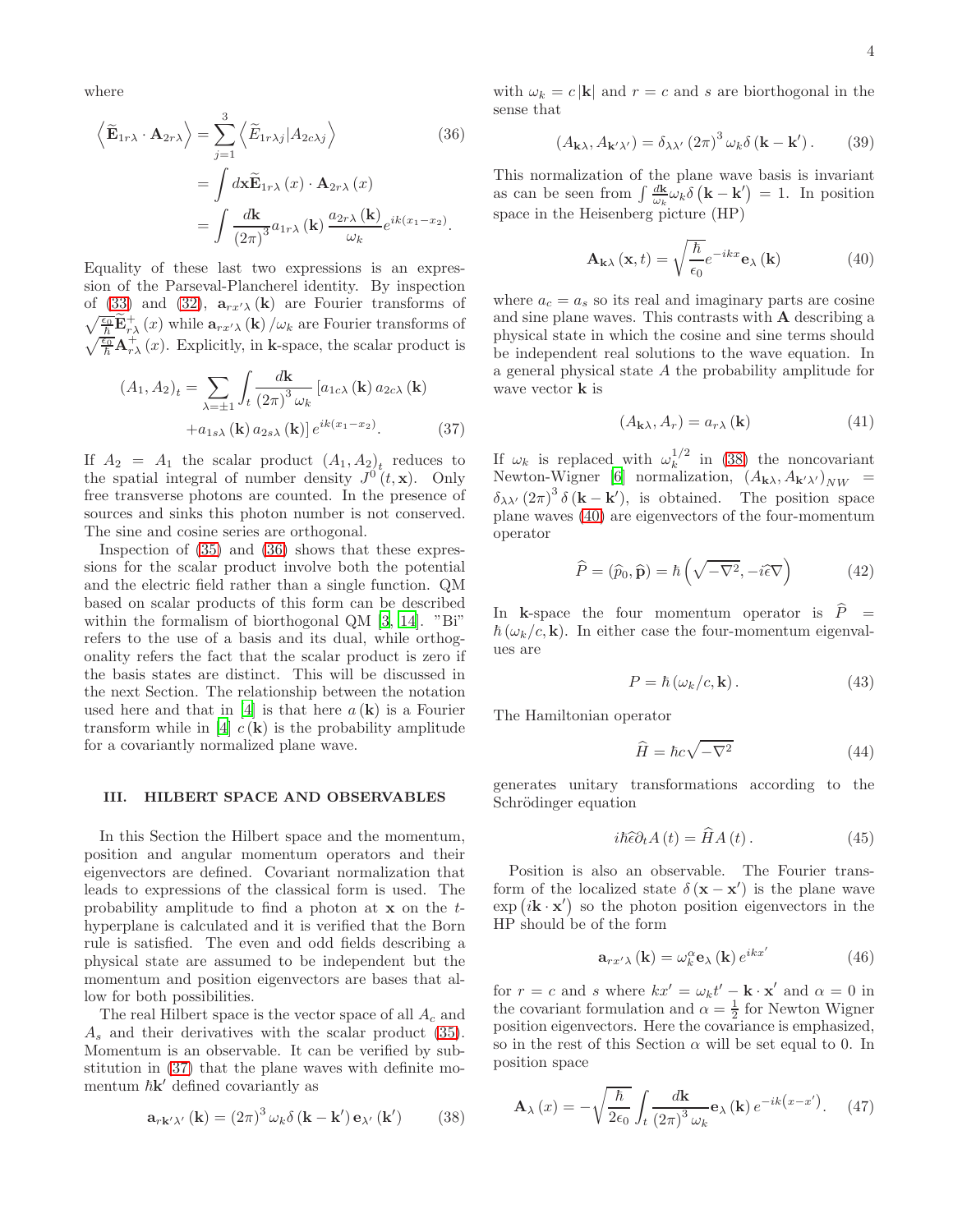Using [\(37\)](#page-3-1) the projection of an arbitrary physical state described by  $A_c$  and  $A_s$  onto the  $A_{x\lambda}$  basis,

<span id="page-4-0"></span>
$$
\phi_{r\lambda}\left(x\right) = \left(A_{x\lambda}, A_r\right)_t = \int_t \frac{d\mathbf{k}}{\left(2\pi\right)^3 \omega_k} a_{r\lambda}\left(\mathbf{k}\right) e^{-ikx}, \quad (48)
$$

has the mathematical form of a Lorentz invariant scalar potential that satisfies the zero mass Klein-Gordon (KG) equation.

The Schrödinger picture (SP) photon position operator with commuting components and eigenvectors [\(46\)](#page-3-4) can be derived by rotating  $\mathbf{e}_1 + i\lambda \mathbf{e}_2$  about  $\mathbf{e}_2$  by  $\theta$ , then about  $e_3$  by  $\phi$  to give  $e_{\theta} + i\lambda e_{\phi}$  using the operator R so that  $e_{\theta} + i\lambda e_{\phi} = \hat{R}(e_1 + i\lambda e_2)$  and  $i\partial_{k}$  transforms to  $\hat{\mathbf{x}} = \hat{R} i \partial_{\mathbf{k}} \hat{R}^{-1}$  [\[15\]](#page-6-14). Alternatively it can be obtained by covariant differentiation [\[16](#page-6-15)]. It was originally obtained by brute force subtraction of the k-space gradient of  $\mathbf{e}_{\lambda_j}(\mathbf{k})$  and  $|\mathbf{k}|^{\alpha}$  to give [\[7\]](#page-6-6)

$$
\widehat{\mathbf{x}} = i\partial_{\mathbf{k}} - i\alpha \frac{\mathbf{k}}{|\mathbf{k}|^2} + \frac{1}{|\mathbf{k}|^2} \mathbf{k} \times \widehat{\mathbf{S}} - \widehat{\lambda} \frac{\cos \theta}{k \sin \theta} \mathbf{e}_{\phi}
$$
(49)

for position eigenvectors proportional to  $\omega_k^{\alpha}$  where  $\omega_k =$  $c |\mathbf{k}|$ , the helicity operators is  $\hat{\lambda} = \mathbf{e}_{\mathbf{k}} \cdot \hat{\mathbf{S}}$  for spin operator  $\hat{\mathbf{S}}$  and the term  $-i\partial_{\mathbf{k}} |\mathbf{k}|^{\alpha} = -i\partial_{\mathbf{k}} |\mathbf{k}|^{\alpha} = -i \left(\frac{\alpha \mathbf{k}}{|\mathbf{k}|^2}\right)$  $\frac{\alpha \mathbf{k}}{|\mathbf{k}|^2}$   $|\mathbf{k}|^{\alpha}$ compensates for differentiation of  $\omega_k^{\alpha}$  in [\(46\)](#page-3-4). The HP photon position operator is given in [\[9\]](#page-6-12). The helicity  $\lambda$ photon position eigenvectors have a definite component of total angular momentum in the fixed but arbitrary direction e<sup>3</sup> with indefinite spin and orbital contributions [\[15\]](#page-6-14). The total angular momentum operator is

$$
\hat{\mathbf{J}} = \hat{\mathbf{x}} \times \hat{\mathbf{P}} + \hat{\mathbf{J}}_{int},\tag{50}
$$

$$
\hat{\mathbf{J}}_{int} = \hbar \lambda \left( \frac{\cos \theta}{\sin \theta} \mathbf{e}_{\theta} + \mathbf{e}_{\mathbf{k}} \right). \tag{51}
$$

where  $J_{int}$  is the internal angular momentum operator and  $\hat{\mathbf{x}} \times \hat{\mathbf{P}}$  describes external angular momentum. The position and angular momentum operators are reviewed in more detail in  $[4, 15]$  $[4, 15]$  where rotation about **k** through an Euler angle that gives a more general expression for J is included.

Setting  $a_{r\lambda}(\mathbf{k})$  in [\(48\)](#page-4-0) equal to the  $\alpha = 0$  physical states  $a_{rx'}\lambda$  (k) given by [\(46\)](#page-3-4) with  $\Delta t \equiv t - t'$  and  $r \equiv$  $|\mathbf{x} - \mathbf{x}'|$  an explicit expression for its time evolution can be obtained by taking sums and differences of

$$
\int_{t} \frac{d\mathbf{k}}{(2\pi)^{3} \omega_{k}} e^{-ik(x-x')} = \frac{1}{4\pi^{2}r} \sum_{\gamma=\pm} \left[ i\gamma \pi \delta \left( r - \gamma c \Delta t \right) + P \left( \frac{1}{r - \gamma c \Delta t} \right) \right]
$$
\n(52)

to give

<span id="page-4-3"></span><span id="page-4-2"></span>
$$
\phi_{c\lambda}(x) = (A_{x\lambda}, A_{cx'\lambda})
$$
\n
$$
= \frac{1}{4\pi^2 r} \left[ P\left(\frac{1}{r - c\Delta t}\right) + P\left(\frac{1}{r + c\Delta t}\right) \right],
$$
\n
$$
\phi_{s\lambda}(x) = (A_{x\lambda}, A_{sx'\lambda})
$$
\n
$$
= \frac{1}{4\pi r} \left[ \delta(r + c\Delta t) - \delta(r - c\Delta t) \right]
$$
\n(54)

for  $\lambda = \pm 1$ . Here P denotes the principal value integral that excludes the singularity in the integrand used to evaluate  $(52)$ . Both  $(53)$  and  $(54)$  satisfy the homogeneous photon wave equation  $\Box \phi_{r\lambda}(x)$  = 0, but only  $\phi_{s\lambda}(x)$  is odd under QFT charge conjugation and couples to charged matter. Schweber [\[17\]](#page-6-16) inverted  $\square$  and found that the unique Green's function solving  $\square \phi_{\lambda}(x) = \delta (\mathbf{x} - \mathbf{x}') \delta (t - t')$  is<br>  $\frac{1}{4\pi r} [\delta (r + c\Delta t) + \delta (r - c\Delta t)]$  where  $t' = t - r/c < t$  is the retarded time and  $t' = t + r/c > t$  is the advanced time. He concluded that the retarded potential is determined by boundary conditions and equals the sum of his unique contour integral independent Green function and a solution to a homogeneous wave equation. This retarded potential is important in classical EM and, according to [\(54\)](#page-4-3), it can be applied to photon QM with the significant advantage that  $\phi_{s\lambda}(x)$  is a Lorentz scalar.

The scalar potential  $\phi_{s\lambda}(x)$  is generally known as the commutator or causal Green function since it has support only within the light cone [\[5,](#page-6-4) [18](#page-6-17)]. Its time derivative  $\psi_{s\lambda}(x) \equiv i \partial_t \phi_{s\lambda}(x)$  evaluated at  $t = t'$ ,

<span id="page-4-4"></span>
$$
\psi_{s\lambda}(t, \mathbf{x}) = \int_{t} \frac{d\mathbf{k}}{(2\pi)^{3}} e^{-i\mathbf{k} \cdot (\mathbf{x} - \mathbf{x}')} \n= \delta (\mathbf{x} - \mathbf{x}'),
$$
\n(55)

forms a localized basis. The Born rule gives a probability interpretation of the state vector. It states that if an observable corresponds to a self-adjoint operator and the state vector describing a physical system is normalized, the sum of the absolute squares of the probability amplitudes of its eigenvalues is unity. For continuous observables such as position the sum becomes an integral. Here as in the Schrödinger description of the electron the localized functions  $\delta(\mathbf{x} - \mathbf{x}')$  are not technically in the Hilbert space since they are not square integrable but they satisfy a completeness relation and form a very convenient basis [\[19\]](#page-6-18), so the  $\delta$ -localized basis [\(55\)](#page-4-4) will be used here. Expanding  $\psi_{s\lambda}$  in the  $\delta$ -basis at time t as

<span id="page-4-5"></span>
$$
\psi_{s\lambda}(t, \mathbf{x}) = \int_{t} d\mathbf{x}' \delta(\mathbf{x} - \mathbf{x}') \psi_{s\lambda}(t, \mathbf{x}'), \qquad (56)
$$

<span id="page-4-1"></span>it can be seen that  $\psi_{s\lambda}(x)$  is the probability amplitude for a photon to be in the state  $\delta(\mathbf{x} - \mathbf{x}')$  on the t-hyperplane. The  $\lambda$ -helicity **x**-space probability density is

$$
\rho_{s\lambda}(t, \mathbf{x}) = [\psi_{s\lambda}(t, \mathbf{x})]^2.
$$
 (57)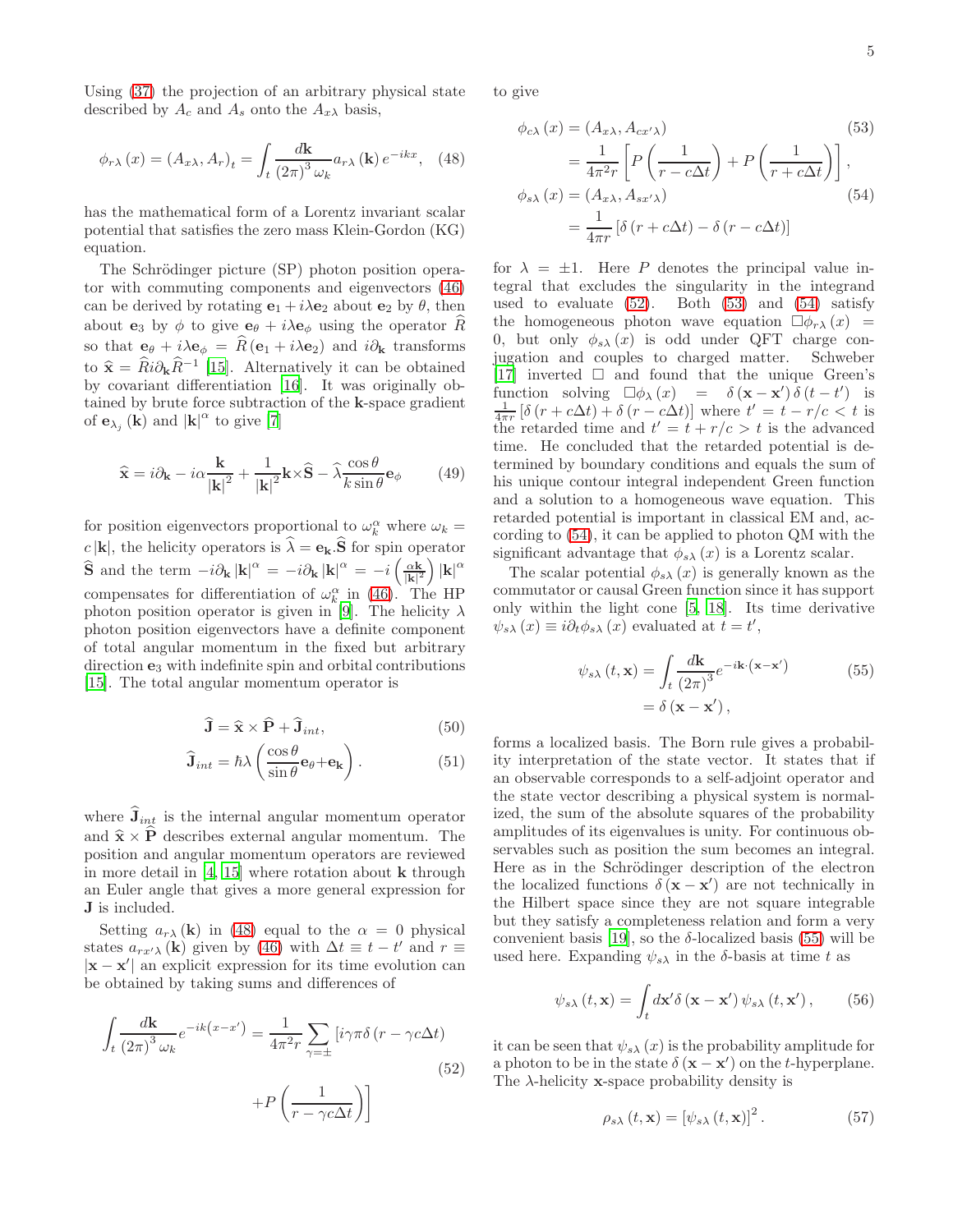If  $(A, A)$  is finite, A is normalizable as  $(A, A) = 1$ . The k-space probability density is

<span id="page-5-0"></span>
$$
\rho_{s\lambda}(\mathbf{k}) = [a_{s\lambda}(\mathbf{k})]^2.
$$
 (58)

Quantum mechanics requires state vectors to describe physical systems and operators representing observables such that the only possible result of a measurement is one of their eigenvalues [\[19\]](#page-6-18). Eqs. [\(55\)](#page-4-4) to [\(58\)](#page-5-0) provide a scalar Schrödinger-like description of a photon with helicity  $\lambda$  in which  $\psi_{s\lambda}(t, \mathbf{x})$  is the probability amplitude for a photon to be at  $x$  on the  $t$ -hyperplane and its Fourier transform  $a_{s\lambda}(\mathbf{k})$  is the probability amplitude for it to have momentum  $\hbar$ **k**.

## IV. SECOND QUANTIZATION

A first quantized photon cannot be created or destroyed - creation and annihilation of photons and the description of n-photon states requires second quantization. In QFT, QED and Quantum Optics fields are second quantized by raising them to the status of operators. The position eigenvectors [\(47\)](#page-3-5) are positive frequency so these functions plus their complex conjugates are real and become Hermitian operators when second quantized. For an arbitrary first quantized state generalized to include a factor  $\omega_k^{\alpha}$  to accommodate the factor  $\omega_k^{1/2}$  $k^{1/2}$  commonly used,

$$
\widehat{\mathbf{A}}(x) = \sqrt{\frac{\hbar}{\epsilon_0}} \sum_{\lambda = \pm 1} \int_t \frac{d\mathbf{k}}{(2\pi)^3} (2\omega_k)^{\alpha - 1} \left[ \widehat{a}_{\lambda} (\mathbf{k}) \mathbf{e}_{\lambda'} (\mathbf{k}) e^{-ikx} + \widehat{a}_{\lambda}^{\dagger} (\mathbf{k}) \mathbf{e}_{\lambda'}^{\dagger} (\mathbf{k}) \right] e^{ikx},
$$
\n(59)

where the operator  $\widehat{a}_{\lambda}(\mathbf{k})$  annihilates a photon with wave vector **k** and helicity  $\lambda$  and  $\hat{a}_{\lambda}^{\dagger}(\mathbf{k})$  creates one. The plane waves will be assumed to satisfy the commutation relations

$$
\left[\hat{a}_{\lambda}(\mathbf{k}), \hat{a}_{\lambda'}(\mathbf{k'})\right] = 0, \quad \left[\hat{a}_{\lambda}^{\dagger}(\mathbf{k}), \hat{a}_{\lambda'}^{\dagger}(\mathbf{k'})\right] = 0, \left[\hat{a}_{\lambda}(\mathbf{k}), \hat{a}_{\lambda'}^{\dagger}(\mathbf{k'})\right] = \delta_{\lambda, \lambda'}(2\pi)^{3} (2\omega_{k})^{1-2\alpha} \delta(\mathbf{k} - \mathbf{k}').
$$
\n(60)

The usual text book choice is  $\alpha = \frac{1}{2}$  but  $\alpha = 0$  for which [\(59\)](#page-5-1) and [\(60\)](#page-5-2) are covariant is used here and in [\[20](#page-6-19), [21\]](#page-6-20). The field operator [\(59\)](#page-5-1) creates and annililates photons at x. The commutator

$$
\widehat{C}_{\lambda}(x, x') \equiv i \frac{\epsilon_0}{\hbar} \left[ \widehat{\mathbf{A}}_{\lambda}(t, \mathbf{x}) \cdot \widehat{\mathbf{E}}_{\lambda}(t', \mathbf{x}') - \widehat{\mathbf{E}}_{\lambda}(t', \mathbf{x}') \cdot \widehat{\mathbf{A}}_{\lambda}(t, \mathbf{x}) \right]
$$
(61)

with  $\widehat{\mathbf{E}}_{\lambda}(x) = -\partial_t \widehat{\mathbf{A}}_{\lambda}(x)$  describes creation of a photon with helicity  $\lambda$  at  $(t', \mathbf{x}')$  followed by its annihilation at  $(t, \mathbf{x})$  and creation at  $(t, \mathbf{x})$  followed by annihilation at  $(t', \mathbf{x}')$ . It can be verified by substitution at  $t = t'$  that

$$
\widehat{C}_{\lambda}(t, \mathbf{x}; t, \mathbf{x}') = \delta(\mathbf{x} - \mathbf{x}'). \tag{62}
$$

Eq. [\(61\)](#page-5-3) leads to a physical interpretation of the poten-tial [\(54\)](#page-4-3). Defining the vacuum state as  $|0\rangle$  and the one photon position eigenvectors

$$
|\mathbf{A}_{x\lambda}\rangle = \widehat{\mathbf{A}}_{\lambda}(x)|0\rangle, \; |\mathbf{E}_{x\lambda}\rangle = \widehat{\mathbf{E}}_{\lambda}(x)|0\rangle \qquad (63)
$$

and using the standard bra-ket notation, the vacuum expectation value of [\(61\)](#page-5-3) gives

$$
\left\langle 0 \left| \widehat{C}_{\lambda} \left( x, x' \right) \right| 0 \right\rangle = \phi_{s\lambda} \left( x \right) \tag{64}
$$

that propagates causally.

### V. SUMMARY AND CONCLUSION

In its covariant  $\alpha = 0$  version, photon quantum mechanics as described here preserves the classical form of the EM potential and fields when first and second quantized. Only the interpretation need be changed - from real observable classical fields, to probability amplitudes, and then to operators that create and annihilate photons. The real potentials are even and odd under QFT charge conjugation, but only those that are odd can be localized in a finite region and coupled to charged matter. These even and odd fields are real and imaginary parts of a complex field whose use simplifies the mathematics and facilitates use of the standard Lagrangian and relativistic scalar product. Propagation of finite pulses is as in classical EM and mathematical techniques such as finite difference time domain (FDTD) [\[22\]](#page-6-21) developed to handle problems in classical EM theory can be applied directly to single photons. Projection onto momentum and position bases gives a covariant Schrödinger-like description of photon QM. Eqs. [\(48\)](#page-4-0) and [\(56\)](#page-4-5) to [\(58\)](#page-5-0) provide a scalar description of single photon states with a well defined physical interpretation that may prove to be useful in applications.

<span id="page-5-3"></span><span id="page-5-2"></span><span id="page-5-1"></span>The need for a single photon wave function consistent with classical EM theory is illustrated by the interpretation of a recent experiment. Propagating light pulses were split by a Fresnel biprism and coincidence counts were registered [\[23](#page-6-22)]. For a single photon emitted by a color center in a diamond nanocrystal no unexplained coincidences were observed, while for faint laser pulses there were ten times more coincidence counts. This is a clear demonstration that a one-photon state exhibits quantum mechanical particle-like behavior. In analysis of their data the authors use "the well-know result from Quantum Optics that phenomena like interference, diffraction, propagation, can be computed with the classical theory of light even in the single-photon regime."